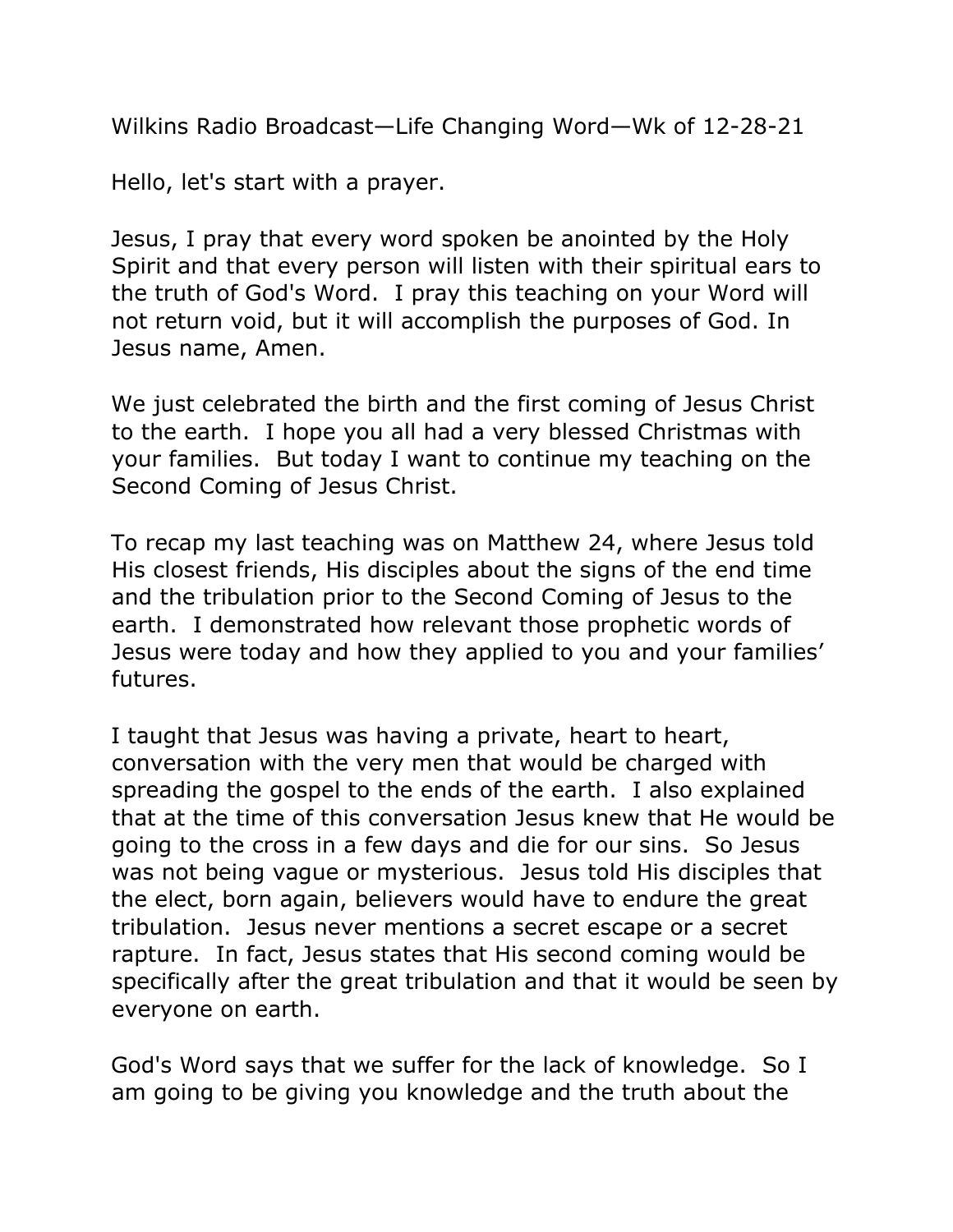second coming of Christ, as Jesus told his disciples in His own words. The secret rapture theory and teaching is a false teaching and never was part of church teaching until about 1827, when John Darby mentions the teaching of a separate and secret rapture. Then a woman named Margaret McDonald had a dream and shared her views about a separate catching away of Christians. Finally the most influential teacher of a secret rapture and dispensationalism was Cyrus Scofield. He published the Scofield Bible that has been used by many evangelicals since the early 1900's. In that Bible, Scofield planted the seeds of secret and separate rapture that has led to many born again Christians being deceived about the actual second coming of Christ. Consequently, I believe this false teaching is a demonic attack on God's truth and was meant to deceive the generations of people that would have to actually live in the end times. What a wonderful lie of satan that teaches God's people that they will escape tribulation and thus not be prepared to endure tribulation. Just as Jesus warned, do not be deceived. So now I will continue the true teaching on the second coming of Christ by looking at Mark's account of the same conversation that Matthew recorded with Jesus about the time of the end and His second coming. Let's read Mark 13.

Mar 13:11 But when they shall lead *you,* and deliver you up, take no thought beforehand what ye shall speak, neither do ye premeditate: but whatsoever shall be given you in that hour, that speak ye: for it is not ye that speak, but the Holy Ghost. Mar 13:12 Now the brother shall betray the brother to death, and the father the son; and children shall rise up against *their* parents, and shall cause them to be put to death. Mar 13:13 And ye shall be hated of all *men* for my name's sake: but he that shall endure unto the end, the same shall be saved. Mar 13:14 But when ye shall see the abomination of desolation, spoken of by Daniel the prophet, standing where it ought not, (let him that readeth understand,) then let them that be in Judaea flee to the mountains: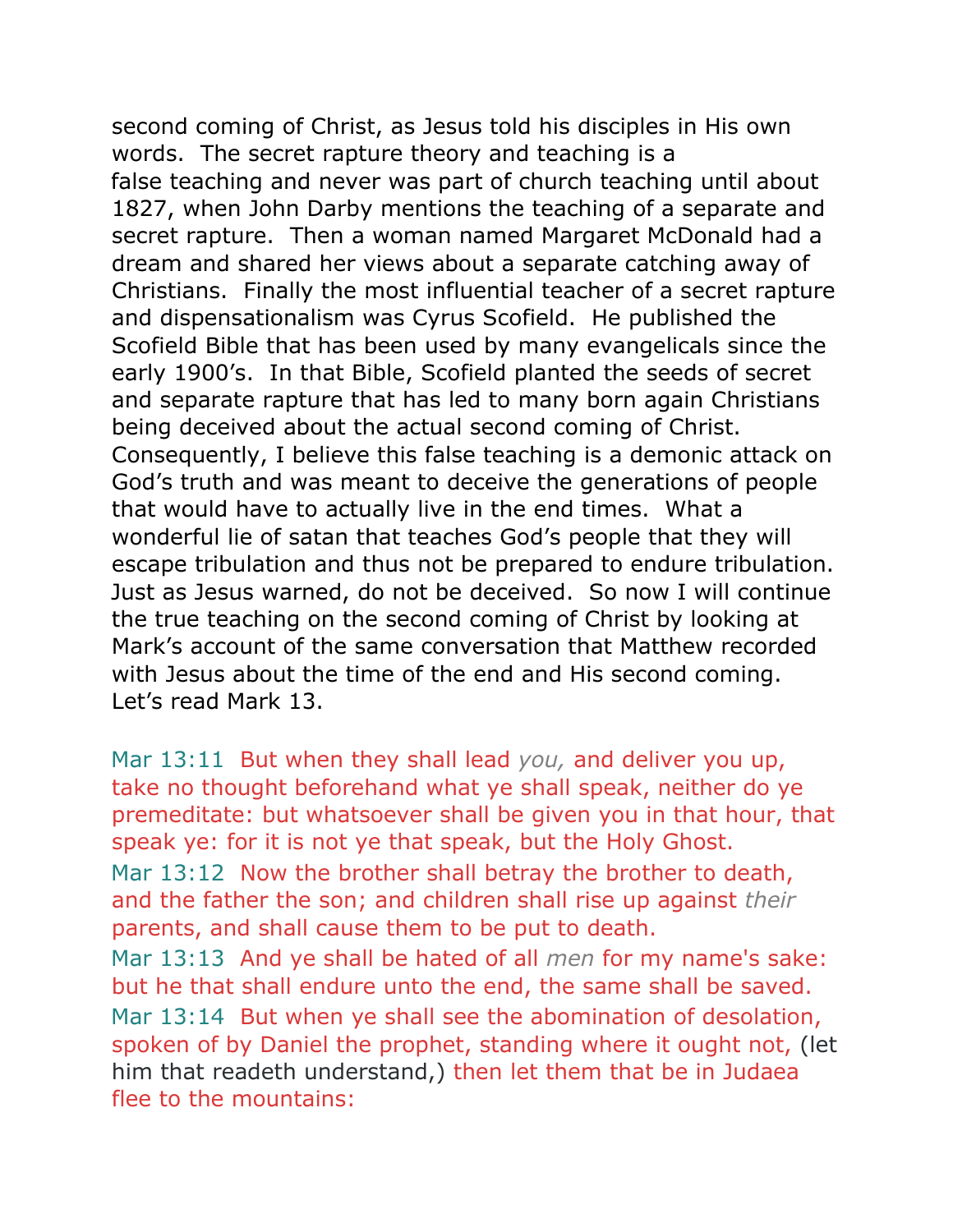Mar 13:15 And let him that is on the housetop not go down into the house, neither enter *therein,* to take any thing out of his house:

Mar 13:16 And let him that is in the field not turn back again for to take up his garment.

Mar 13:17 But woe to them that are with child, and to them that give suck in those days!

Mar 13:18 And pray ye that your flight be not in the winter.

Mar 13:19 For *in* those days shall be affliction, such as was not from the beginning of the creation which God created unto this time, neither shall be.

Mar 13:20 And except that the Lord had shortened those days, no flesh should be saved: but for the elect's sake, whom he hath chosen, he hath shortened the days.

Mar 13:21 And then if any man shall say to you, Lo, here *is* Christ; or, lo, *he is* there; believe *him* not:

Mar 13:22 For false Christs and false prophets shall rise, and shall shew signs and wonders, to seduce, if *it were* possible, even the elect.

Mar 13:23 But take ye heed: behold, I have foretold you all things.

Mar 13:24 But in those days, after that tribulation, the sun shall be darkened, and the moon shall not give her light,

Mar 13:25 And the stars of heaven shall fall, and the powers that are in heaven shall be shaken.

Mar 13:26 And then shall they see the Son of man coming in the clouds with great power and glory.

Mar 13:27 And then shall he send his angels, and shall gather together his elect from the four winds, from the uttermost part of the earth to the uttermost part of heaven.

In Mark's account of Jesus description of the end time and the second coming, we actually see Jesus saying that only the ones that endure to the end shall be saved. Jesus then tells believers that when you see the anti-Christ for them to flee to the